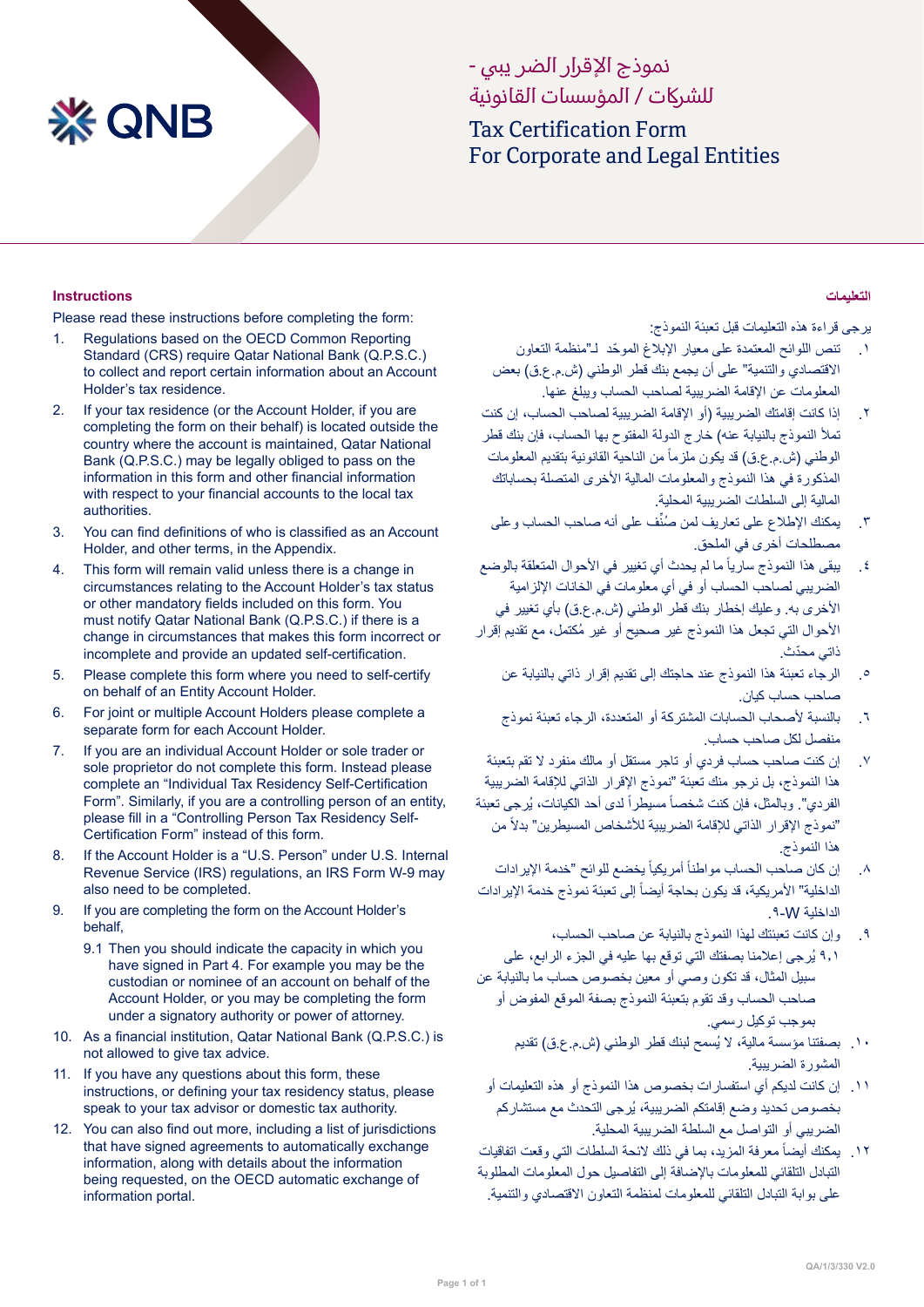# **※ QNB**

# نموذج الإقرار الضر يبي -للشركات / المؤسسات القانونية (ملحق التعر يفات)

Tax Certification Form For Corporate and Legal Entities (Appendix - Definitions)

#### **"Account Holder"**

The term "Account Holder" means the person listed or identified as the holder of a Financial Account. A person, other than a Financial Institution, holding a Financial Account for the benefit of another person as an agent, a custodian, a nominee, a signatory, an investment advisor, an intermediary, or as a legal guardian, is not treated as the Account Holder. In these circumstances that other person is the Account Holder. For example in the case of a parent/child relationship where the parent is acting as a legal guardian, the child is regarded as the Account Holder. With respect to a jointly held account, each joint holder is treated as an Account Holder.

#### **"Controlling Person"**

This is a natural person who exercises control over an entity. Where an entity Account Holder is treated as a Passive Non-Financial Entity (NFE) then a Financial Institution must determine whether such Controlling Persons are Reportable Persons. This definition corresponds to the term "beneficial owner" as described in Recommendation 10 of the Financial Action Task Force Recommendations (as adopted in February 2012). If the account is maintained for an entity of which the individual is a Controlling Person, then the "Controlling Person Tax Residency Self-Certification" form should be completed instead of this form.

#### **"Corporate and Legal Entities"**

The term "Corporate and Legal Entities" means a legal person or a legal arrangement, such as a corporation, organisation, partnership, trust or foundation.

#### **"Financial Account"**

A Financial Account is an account maintained by a Financial Institution and includes: Depository Accounts; Custodial Accounts: Equity and debt interest in certain Investment Entities: Cash Value Insurance Contracts; and Annuity Contracts.

#### **"Participating Jurisdiction"**

A Participating Jurisdiction means a jurisdiction with which an agreement is in place pursuant to which it will provide the information required on the automatic exchange of financial account information set out in the Common Reporting Standard.

#### **"Reportable Account"**

The term "Reportable Account" means an account held by one or more Reportable Persons or by a Passive NFE with one or more Controlling Persons that is a Reportable Person.

#### **"Reportable Jurisdiction"**

A Reportable Jurisdiction is a jurisdiction with which an obligation to provide financial account information is in place.

#### **"Reportable Person"**

A Reportable Person is defined as an individual who is tax resident in a Reportable Jurisdiction under the tax laws of that jurisdiction. Dual resident individuals may rely on the tiebreaker rules contained in tax conventions (if applicable) to solve cases of double residence for purposes of determining their residence for tax purposes.

#### **"TIN" (including "functional equivalent")**

The term TIN means Taxpayer Identification Number or a functional equivalent in the absence of a TIN. A TIN is a unique combination of letters or numbers assigned by a jurisdiction to an individual or an Entity and used to identify the individual or Entity for the purposes of administering the tax laws of such jurisdiction. Further details of acceptable TINs can be found at

#### ˮ**صاحب الحساب**"

يُقصد بمصطلح "صاحب الحساب" الشخص المُدرج أو المُعرف على أنه صاحب ً الحساب المالي. أما الشخص، غير المؤسسة المالية، الذي يمتلك حساباً مالياً لصالح شخص أخر بوصفه وكيلاً أو وصياً أو شخصاً معيناً أو مفوضاً بالتوقيع أو مستشاراً استثمارياً أو وسيطاً أو وصياً قانونياً فلا يعامل على أنه صاحب حساب مالي. وفي هذه الأحوال، يكون ذلك الشخص الآخر هو صاحب الحساب. على سبيل المثال، في حال العلاقة بين الأب والطفل إذا كان الأب هو الوصبي الشرعي فإن الطفل يعتبر صاحب الحساب. وبخصوص الحساب المشترك، يعامل كل صاحب حساب مشترك على أنه صاحب الحساب.

#### ˮ**الشخص المسيطر**"

هو الشخص الطبيعي صاحب حق السيطرة على أحد المؤسسات ويعامل صاحب حساب المؤسسة على أنه مؤسسة غير مالي خامل وحينئذ يجب أن تحدد المؤسسة المالية ما إذا كان هؤالء األشخاص ذوي حق السيطرة من أشخاص اإلفصاح أم ال ويتماشى هذا التعريف مع مصطلح ˮالمالك المستفيد" المذكور في التوصية العاشرة من توصيات فرقة العمل المالية (والمعتمدة في شهر فبراير ٢٠١٢). وعند فتح الحساب لصالح مؤسسة ما، يكون الفرد من األشخاص المسيطرين به، ينبغي تعبئة الإقرار الذاتي للإقامة الضريبية للشخص صاحب حق السيطرة بدلاً من هذا النموذج.

#### ˮ**الشركات / المؤسسات القانونية**"

يقصد بمصطلح "الشركات / المؤسسات القانونية" الشخص القانوني أو الترتيب القانوني مثل الشركة أو المنظمة أو الشراكة أو الصندوق االحتكاري أو المؤسسة.

# ˮ**الحساب المالي**"

ُيقصد بالحساب المالي الحساب الذي تفتحه إحدى المؤسسات المالية ويشمل: حسابات اإليداع وحسابات العهدة وفوائد حسابات المساهمين وفوائد الديون في بعض المؤسسات االستثمارية وعقود تأمين القيمة النقدية وعقود المعاشات السنوية. ˮ**البلد المشارك**"

يُقصد بالبلد المشارك البلد الذي أبرم معه اتفاق تقدم بموجبه المعلومات المطلوبة بخصوص التبادل التلقائي لمعلومات الحساب المالي الموضحة في معيار اإلبالغ ّ الموحد.

#### ˮ**حساب اإلفصاح**"

يُقصد بمصطلح "حساب الإفصـاح" الحساب الذي يمتلكه شخصـاً أو أكثر من األشخاص الواجب عليهم اإلفصاح عن المعلومات أو يمتلكه مؤسسة غير مالي خامل به شخص أو أكثر من أصحاب حقوق السيطرة ومتحملي واجب اإلفصاح.

> ˮ**بلد اإلفصاح**" يُقصد بها البلد المُلزم بتقديم المعلومات عن الحساب المالي.

#### ˮ **ُ الشخص الملزم باإلفصاح**"

ُي َّعرف على أنه الفرد المقيم في بلد ملزم باإلفصاح بموجب القوانين الضريبية به. يجوز لألفراد ذوي اإلقامة المزدوجة االعتماد على القواعد الفاصلة التي تشملها المعاهدات الضريبية (إن وجدت) لتسوية الأمور المرتبطة بالإقامة المزدوجة ألغراض تحديد إقامتهم فيما يتعلق بالضرائب.

#### **TIN**ˮ**(** "**رقم التعريف الضريبي( )يشتمل على المكافئ الوظيفي(**

ُيقصد به رقم التعريف الضريبي لدافع الضرائب أو المكافئ الوظيفي في غياب ذلك الرقم وهو مجموعة فريدة من الحروف أو األعداد التي تحددها إحدى البلدان للفرد أو المؤسسة وتُستخدم لتحديد هوية الفرد أو المؤسسة لأغراض إدارة القوانين الضريبية لذلك البلد. يمكن الحصول على المزيد من البيانات حول أرقام التعريف الضريبية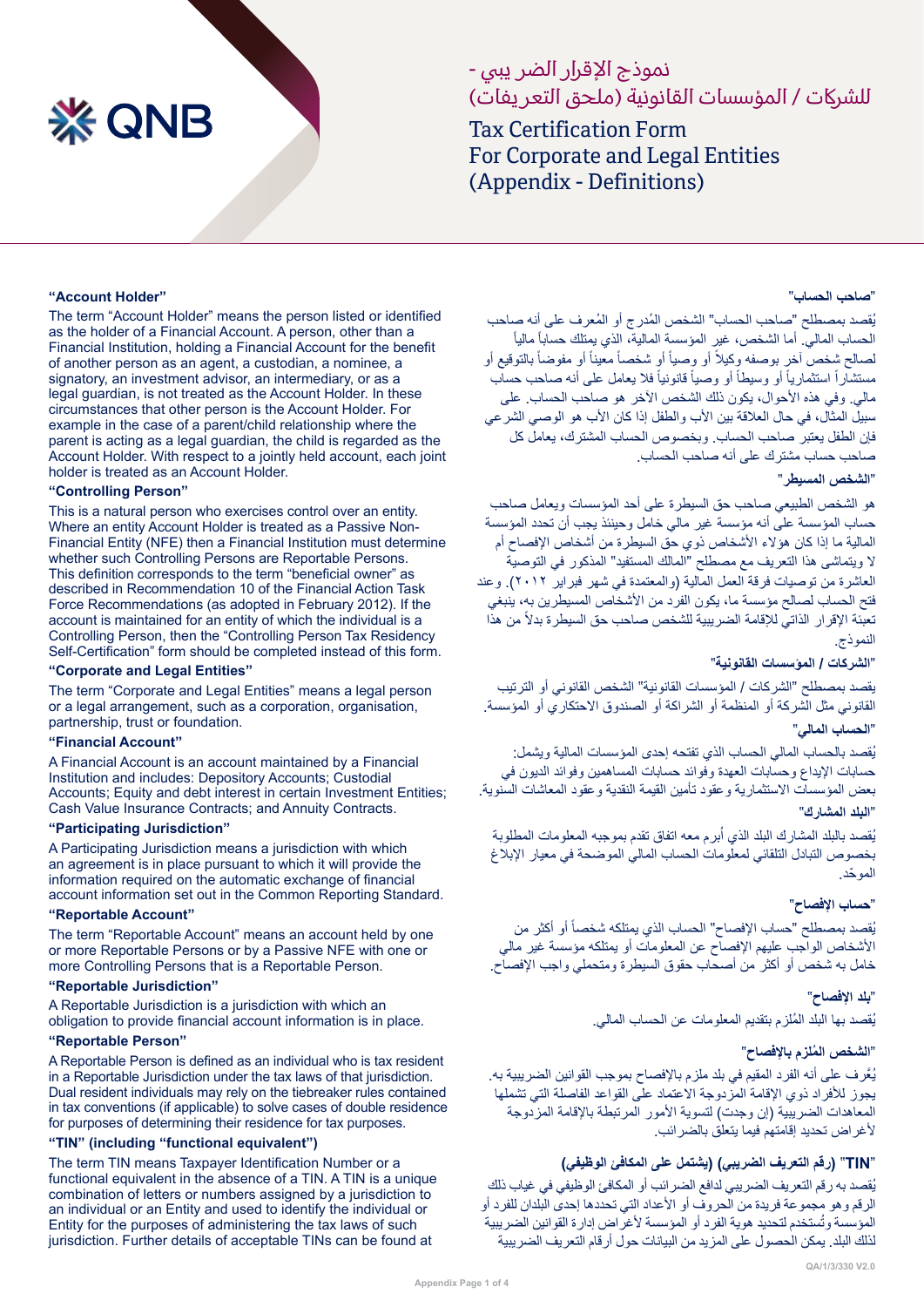#### the following link [OECD Portal].

Note: These are selected definitions provided to assist you with the completion of this form. Further details can be found within the OECD Common Reporting Standard for Automatic Exchange of Financial Account Information ("CRS), the associated Commentary to the CRS, and domestic guidance.

If you have any questions then please contact your tax advisor or domestic tax authority.

Some jurisdictions do not issue a TIN. However, these jurisdictions often utilise some other high integrity number with an equivalent level of identification (a "functional equivalent"). Examples of that type of number include, for individuals, a social security/insurance number, citizen/personal identification/service code/number, and resident registration number.

#### **"Active NFE"**

An NFE is an Active NFE if it meets any of the criteria listed below. In summary, those criteria refer to:

- active NFEs by reason of income and assets;
- publicly traded NFEs;
- Governmental Entities, International Organisations, Central Banks, or their wholly owned Entities;
- holding NFEs that are members of a non-financial group;
- start-up NFEs;
- NFEs that are liquidating or emerging from bankruptcy;
- treasury centres that are members of a non-financial group; or • non-profit NFEs.

An entity will be classified as Active NFE if it meets any of the following criteria:

- a. less than 50% of the NFE's gross income for the preceding calendar year or other appropriate reporting period is passive income and less than 50% of the assets held by the NFE during the preceding calendar year or other appropriate reporting period are assets that produce or are held for the production of passive income;
- b. the stock of the NFE is regularly traded on an established securities market or the NFE is a Related Entity of an Entity the stock of which is regularly traded on an established securities market;
- c. the NFE is a Governmental Entity, an International Organisation, a Central Bank, or an Entity wholly owned by one or more of the foregoing;
- d. substantially all of the activities of the NFE consist of holding (in whole or in part) the outstanding stock of, or providing financing and services to, one or more subsidiaries that engage in trades or businesses other than the business of a Financial Institution, except that an Entity does not qualify for this status if the Entity functions (or holds itself out) as an investment fund, such as a private equity fund, venture capital fund, leveraged buyout fund, or any investment vehicle whose purpose is to acquire or fund companies and then hold interests in those companies as capital assets for investment purposes;
- e. the NFE is not yet operating a business and has no prior operating history, (a Start-Up NFE) but is investing capital into assets with the intent to operate a business other than that of a Financial Institution, provided that the NFE does not qualify for this exception after the date that is 24 months after the date of the initial organisation of the NFE;
- f. the NFE was not a Financial Institution in the past five years, and is in the process of liquidating its assets or is reorganising with the intent to continue or recommence operations in a business other than that of a Financial Institution;
- g. the NFE primarily engages in financing and hedging transactions with, or for, Related Entities that are not Financial Institutions, and does not provide financing or hedging services to any Entity that is not a Related Entity, provided that the group of any such Related Entities is primarily engaged in a business other than that of a Financial Institution; or
- h. the NFE meets all of the following requirements

#### المقبولة على الرابط التالي: (البوابة الإلكترونية لمنظمة التعاون الاقتصادي والتنمية).

ملحوظة: هذه التعاريف مختارة وتُقدم لكم لمساعدتكم على استكمال هذا النموذج. ّ يمكنكم الحصول على المزيد من التفاصيل الخاصة بالمعيار الموحد لإلبالغ الضريبي بخصوص التبادل التلقائي لمعلومات الحساب المالي لدى منظمة التعاون ّ االقتصادي والتنمية باإلضافة إلى المالحظات المرافقة للمعايير الموحدة لإلبالغ الضريبي والتوجيهات المحلية.

ُ إذا كانت لديكم أي استفسارات، يرجى التواصل مع مستشاركم الضريبي أو مع السلطة الضريبية المحلية.

بعض البلدان لا تصدر رقم تعريف ضريبي، ولكن هذه البلدان غالباً ما تستخدم ارقاماً متكاملة مع مستوى تعريف مماثل (مكافئ وظيفي) وتشتمل الأمثلة على هذا النوع من الأرقام بالنسبة للأفراد على رقم الضمان / التأمين الاجتماعي ورقم التعريف الشخصي / الوطني ورمز / رقم الخدمة ورقم تسجيل المواطن.

#### ˮ**مؤسسة غير مالية فعالة**"

ان تكون المؤسسة غير المالية مؤسسة غير فعالة إذا لبي أياً من المعايير المدرجة أدناه. وباختصار، فإن هذه المعايير تشير إلى ما يلي:

- مؤسسات غير مالية فاعلة بسبب الدخل واألصول،
- مؤسسات غير مالية فاعلة تخضع أسهمها للتداول العام،
- مؤسسات حكومية أو منظمات دولية أو بنوك مركزية أو مؤسسات مملوكة بالكامل لأي مما ذُكر ،
	- مؤسسات غير مالية قابضة تكون أعضاء في مجموعة غير مالية،
		- مؤسسات غير مالية ناشئة،
	- مؤسسات غير مالية خاضعة للتصفية أو االندماج بسبب اإلفالس،
		- مراكز الخزينة األعضاء في مجموعة غير مالية، أو
			- المؤسسات غير المالية غير الربحية.

تصنف المؤسسة على أنها مؤسسة غير مالية فعالة عند تلبية أي من المعايير التالية:

- أ. أن يكون أقل من %50 من إجمالي دخل المؤسسة غير المالية للسنة المالية السابقة أو أي فترة تقارير مناسبة أخرى دخلاً سالباً وتكون المؤسسة المالية تمتلك أقل من ٥٠٪ من الأصول في أثناء السنة المالية السابقة أو أي فترة تقارير أخرى ملائمة وتنتج تلك الأصول دخلأ سالباً أو تكون مملوكة لغرض تحقيق دخل سالب.
- ب. أن تكون األسهم متداولة في المؤسسة بشكل منتظم في سوق أوراق مالية معترف به أو تكون المؤسسة غير المالية مرتبطة بمؤسسة يتم التداول في أسهمها بشكل منتظم في سوق أوراق مالية معترف بها.
	- ج. ان تكون المؤسسة غير المالية كياناً حكومياً أو منظمة دولية أو بنكاً مركزياً أو مؤسسة تخضع للملكية المشتركة لواحد أو أكثر مما ذُكر .
- د. أن تتألف كافة أنشطة المؤسسة غير المالية من امتالك األسهم المستحقة (كلياً أو جزئياً) أو توفير التمويل والخدمات لفرع أو أكثر من الشركات التي تنخرط في التجارة أو األعمال التجارية المختلفة عن أعمال المؤسسة المالية إال أن تلك المؤسسة التكون مؤهلة لذلك الوضع إن كان يعمل بوصفه صندوقاً استثمارياً مثل صناديق الأسهم الخاصة أو صندوق رأس المال للمشروعات المشتركة أو صناديق شراء الحصص عن طريق القروض أو أي أداة استثمارية يكون الهدف منها هو االستحواذ على الشركات أو تمويلها ومن ثم الحصول على مصالح بها مثل األصول الرأسمالية لألغراض االستثمارية.
- ه. أن تكون المؤسسة غير المالية لم يزاول أي أعمال حتى اآلن وليس لديه أي سجل عمل سابق (مؤسسة غير مالية ناشئة) ولكنه يستثمر رأسماله في أصول بغرض إدارة أعمال غير أعمال تلك المؤسسة المالية، شريطة أال تكون المؤسسة المالية غير مؤهلة للحصول على هذا االستثناء بعد مرور ٢٤ شهر أ من تاريخ تنظيمه المبدئي.
	- و. أن المؤسسة غير المالية لم تكن مؤسسة مالية في السنوات الخمس الماضية ويخضع لتصفية أصوله أو يعاد تنظيمه بهدف االستمرار أو استئناف العمليات في أعمال غير أعمال المؤسسة المالية.
- ز. أن تكون المؤسسة غير المالية تمارس أنشطة التمويل ومعامالت التحوط أساساً مع المؤسسات المرتبطة غير المؤسسات المالية أو لصىالحها ولا يقدم خدمات التمويل أو التحوط ألي مؤسسة ليست مرتبطة شريطة أن تكون مجموعة أي من هذه المؤسسات المرتبطة تمارس أعمالاً غير أعمال المؤسسة المالية، في الأساس، أو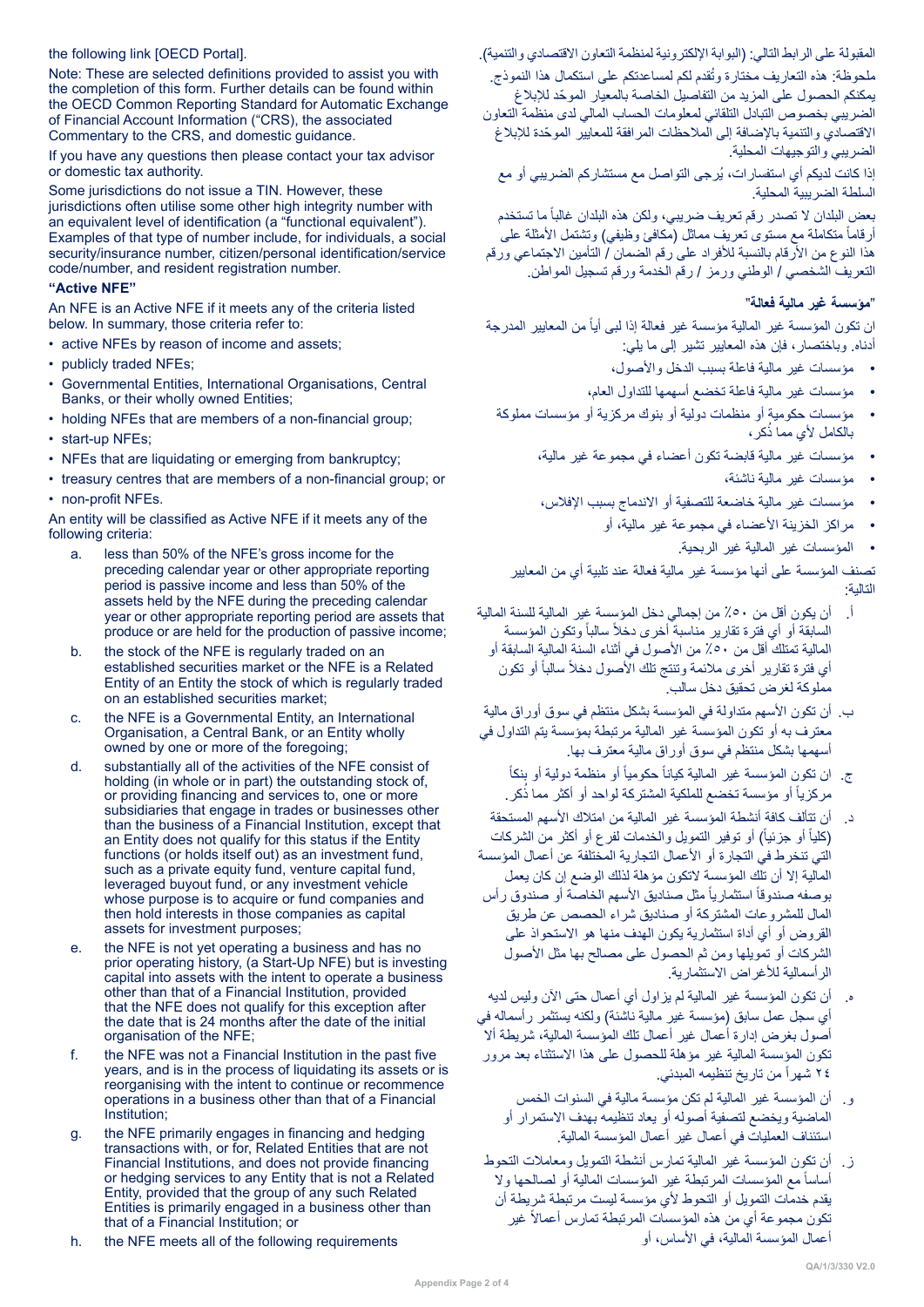# ح. أن تلبي المؤسسة غير المالية كل المتطلبات التالية )الكيانات غير المالية الذي لا يستهدف الربح):

#### i) أن تكون المؤسسة معترفاً بها وتمارس أنشطتها في بلد إقامته حصرياً ألغراض دينية أو خيرية أو علمية أو فنية أو ثقافية أو رياضية أو تعليمية أو في االختصاص القضائي لمحل إقامته ويمثل منظمة مهنية أو مجموعة تجارية أو غرفة تجارية أو منظمة عمالية أو زراعية أو بستانية أو جامعة مدنية أو منظمة تعمل حصرياً لدعم الرفاهية االجتماعية؛

- ii) أن يكون معفياً من ضررائب الدخل في محل إقامته،
- iii )أن ال يكون به مساهمون أو أعضاء لديهم مصلحة ملكية أو مستفيد في دخله أو أصوله؛
- iv )أن ال تسمح القوانين النافذة للبلد الذي تقع به المؤسسة غير المالية وأن ال تسمح مستندات تكوين المؤسسة غير المالية بتوزيع أي دخل أو أصول خاصة به أو استخدامها لمصلحة أي شخص أو مؤسسة غير خيرية إلا وفقاً للأنشطة الخيرية للمؤسسة غير المالية أو لدفع التعويض المعقول عن الخدمات المقدمة أو دفع قيمة السوق العادلة للعقار الذي تكون المؤسسة اشترتة؛ و
- v )أن تنص القوانين النافذة للبلد الذي تقع به المؤسسة غير المالية أو المستندات التأسيسية لتلك المؤسسة، عند تصفية المؤسسة أو حلها، على توزيع كل الأصول على المؤسسة القانونية أو أي منظمة لا تستهدف الربح أو اإلعادة للحكومة بالبلد الذي المؤسسة القانونية أو أي تقسيم سياسي أصغر.

# ˮ**السيطرة**"

يمارس السيطرة على المؤسسة عموماً شخص طبيعي (أشخاص طبيعيون) لديهم مصلحة في الملكية ذات حق السيطرة (على أساس نسبة بعينها (٢٥٪على سبيل المثال)) في المؤسسة. وإن لم يمارس أي شخص طبيعي حق السيطرة من خلال مصالح الملكية، يكون الشخص المسيطر )األشخاص المسيطرون( بالمؤسسة هم األشخاص الطبيعيون الذي يمارسون السيطرة على المؤسسة بوسائل أخرى. وعند عدم تحديد أي شخص طبيعي أو أشخاص طبيعيين على أنهم يمارسون حق السيطرة على المؤسسة من خالل مصالح الملكية، يعتبر الشخص المسيطر بالمؤسسة هو الشخص الطبيعي في منصب المسؤول اإلداري األول.

# ˮ**األشخاص المسيطرون على صندوق ائتماني**"

يُقصد بهم الأشخاص المكلفون بالتسوية أو الحفظ (إن وجدوا) أو المستفيد (المستفيدين) أو فئة (فئات) المستفيدين أو أي شخص (أشخاص) طبيعيين يمارسون السيطرة النهائية الفعالة على صندوق االئتمان )بما في ذلك من خالل سلسلة السيطرة أو الملكية ويجب معاملة الأشخاص المذكورين دائماً على أنهم أشخاص مسيطرون على الصندوق االئتماني بغض النظر عن ما إذا كان أي منهم يمارس حق السيطرة على أنشطة صندوق االئتمان أم ال(.

إذا كان القائم بالتسوية في أحد الصناديق الائتمانية كيانـاً، فإن المعايير الموحّدة للإبلاغ الضريبي للمؤسسات تنص على أن تعرف المؤسسات المالية الأشخاص المسيطرين على القائم بالتسوية واإلبالغ عنهم على أنهم هم األشخاص المسيطرون على الصندوق االئتماني، عند الضرورة.

ُ في حالة أي ترتيب قانوني غير صندوق االئتمان، يقصد بذلك المصطلح األشخاص المكافئون أو المماثلون للمذكورين.

المؤسسة اإلستثمارية الكائن في بلد غير مشارك والخاضع إلدارة مؤسسة مالية أخرى:

هو أي مؤسسة يعود دخلها الإجمالي أساساً للاستثمار أو إعادة الاستثمار أو التداول في الأصول المالية إذا كانت المؤسسة: (i) يخضع لإدارة مؤسسة مالية، و(ii) غير مقيم في بلد مشارك أو ليس لديه فرع في مثل ذلك البلد.

# **المؤسسات اإلستثمارية الخاضعة إلدارة مؤسسة مالية أخرى**"

تعتبر المؤسسة خاضعة إلدارة مؤسسة آخرى إذا مارس الكيان اإلداري- سواء بثنكل مباشر أو من خلال مزود خدمة آخر بالنيابة عن الكيان المدار- أياً من الأنشطة أو العمليات المذكورة في البند (i) أعلاه في تعريف "الكيان الاستثماري". وال يدير أي مؤسسة مؤسسة آخرى إال إذا كانت لديه سلطة تقديرية إلدارة أصول المؤسسة الأخرى (سواء كلياً أو جزئياً). وإن خضع كيان ما لإدارة مجموعة من المؤسسات المالية أو المؤسسات غير المالية أو الأفراد فإنه يعتبر مداراً عن طريق كيان آخر وهو مؤسسة إيداع أو مؤسسة وصاية أو شركة تأمين خاصة أو كيان استثماري من النوع الأول إذا كان أي من الكيانات الإدارية تمثل ذلك الكيان الآخر .

#### (a Non-Profit NFE):

- i) it is established and operated in its jurisdiction of residence exclusively for religious, charitable, scientific, artistic, cultural, athletic, or educational purposes; or it is established and operated in its jurisdiction of residence and it is a professional organisation, business league, chamber of commerce, labour organisation, agricultural or horticultural organisation, civic league or an organisation operated exclusively for the promotion of social welfare;
- ii) it is exempt from income tax in its jurisdiction of residence;
- iii) it has no shareholders or members who have a proprietary or beneficial interest in its income or assets;
- iv) the applicable laws of the NFE's jurisdiction of residence or the NFE's formation documents do not permit any income or assets of the NFE to be distributed to, or applied for the benefit of, a private person or non-charitable Entity other than pursuant to the conduct of the NFE's charitable activities, or as payment of reasonable compensation for services rendered, or as payment representing the fair market value of property which the NFE has purchased; and
- v) the applicable laws of the NFE's jurisdiction of residence or the NFE's formation documents require that, upon the NFE's liquidation or dissolution, all of its assets be distributed to a Governmental Entity or other Non-Profit Organisation, or Escheat to the government of the NFE's jurisdiction of residence or any political subdivision.

#### **"Control"**

Control over an Entity is generally exercised by the natural person(s) who ultimately has a controlling ownership interest (typically on the basis of a certain percentage (e.g. 25%)) in the Entity. Where no natural person(s) exercises control through ownership interests, the Controlling Person(s) of the Entity will be the natural person(s) who exercises control of the Entity through other means. Where no natural person or persons are identified as exercising control of the Entity through ownership interests, the Controlling Person of the Entity is deemed to be the natural person who holds the position of senior managing official.

#### **"Controlling Persons of a Trust"**

Controlling Persons of a Trust means the settlor(s), the trustee(s), the protector(s) (if any), the beneficiary(ies) or class(es) of beneficiaries, and any other natural person(s) exercising ultimate effective control over the trust (including through a chain of control or ownership). The settlor(s), the trustee(s), the protector(s) (if any), and the beneficiary(ies) or class(es) of beneficiaries, must always be treated as Controlling Persons of a trust, regardless of whether or not any of them exercises control over the activities of the trust.

Where the settlor(s) of a trust is an Entity then the CRS requires Financial Institutions to also identify the Controlling Persons of the settlor(s) and when required report them as Controlling Persons of the trust.

In the case of a legal arrangement other than a trust, such term means persons in equivalent or similar positions.

#### **"Investment Entity located in a Non-Participating Jurisdiction and managed by another Financial Institution"**

An Investment Entity Located in a Non-Participating Jurisdiction and Managed by Another Financial Institution is any Entity the gross income of which is primarily attributable to investing, reinvesting, or trading in Financial Assets if the Entity is (i) managed by a Financial Institution and (ii) not resident in, or a branch located in, a Participating Jurisdiction.

#### **"Investment Entity managed by another Financial Institution"**

An Entity is "managed by" another Entity if the managing Entity performs, either directly or through another service provider on behalf of the managed Entity, any of the activities or operations described in clause (i) above in the definition of 'Investment Entity'.

An Entity only manages another Entity if it has discretionary